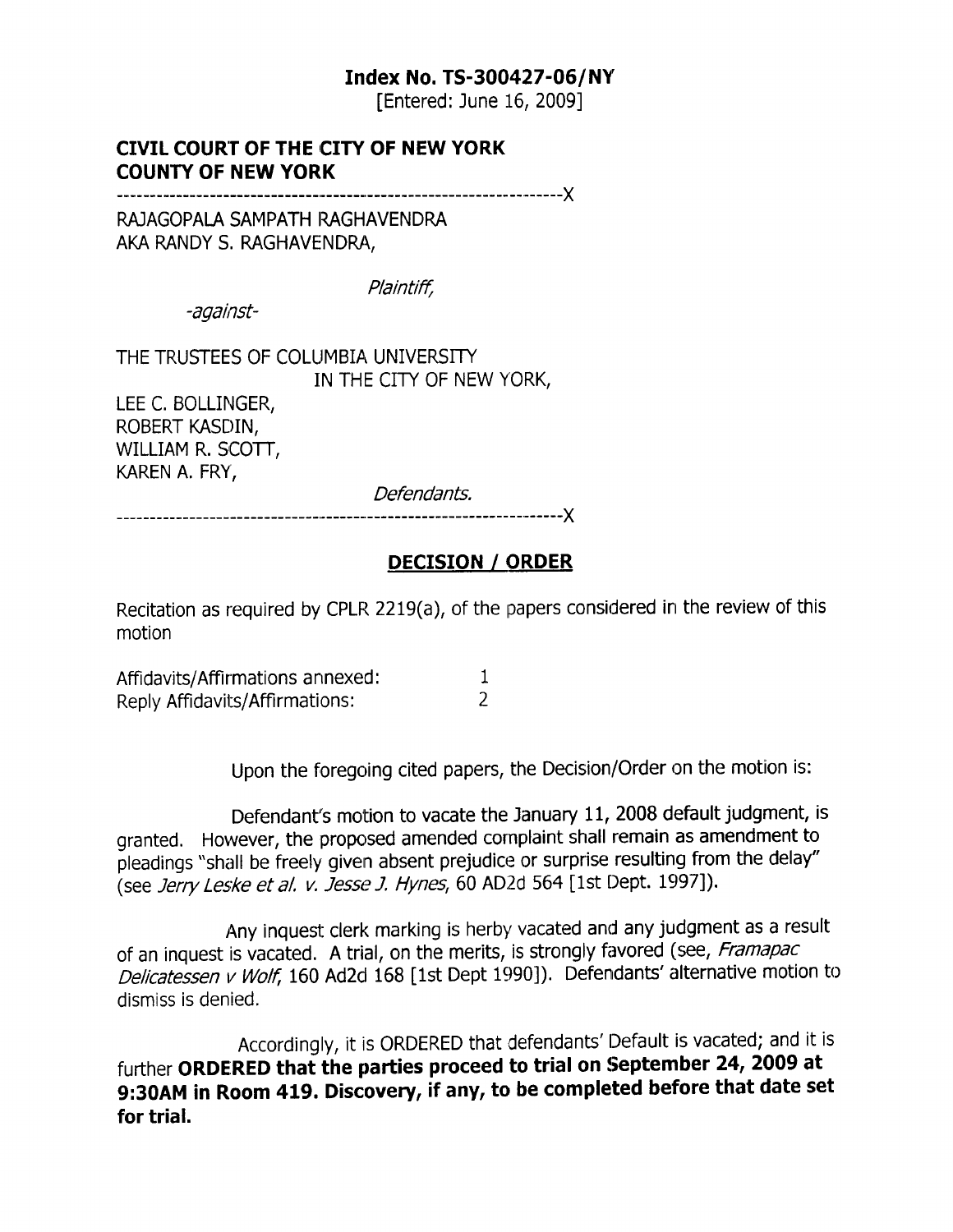Dated: June 10, 2009

ORDERED

lsl Joan M. Kenney

HON, JOAN M. KENNEY Judge of the Civil Court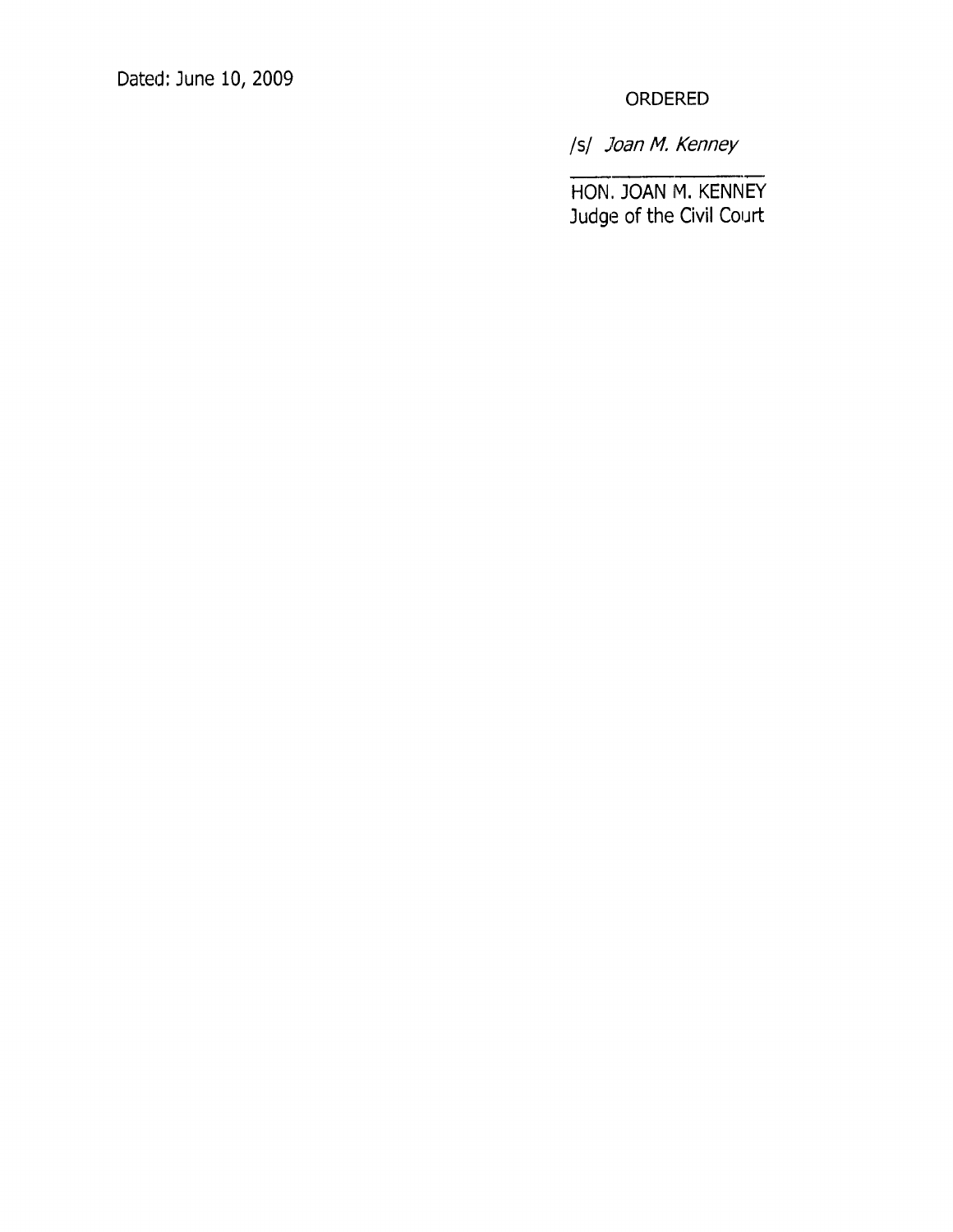CIVIL COURT OF THE CITY OF NEW YORK COUNTY OF NEW YORK: PART 34

## RAJAGOPALA SAMPATH RAGHAVENDRA vk/2 RANDY S. RAGHAVENDRA, Plaintiff.

-against-

THE TRUSTEES OF COLUMBIA UNIVERSITY, LEB C. BOLLINGER, individually and as President of Columbia University, ROBERT KASDIN, individually and as Senior Executive Vice President of Columbia University, WILLIAM R. SCOTT, individually and as a Deputy Vice President of Columbia University, and KAREN A. FRY, individually and as an Assistant Vice President of Columbia University, Defendants.

-Х

.х

HON. MATTHEW F. COOPER, J.C.C.:

Recitation, as required by CPLR 2219(a), of the papers considered in the review of this Motion to: enter a default judgment.

| Papers | Numbered |
|--------|----------|
|        |          |

Upon the foregoing cited papers, the Decision/Judgment on this Motion is as follown:

Plaintiff's motion is granted on default to the extent of finding defendants in default and

ordering an inquest. Plaintiff is directed to serve a copy of this order with Notice of Entry upon

defendants and the appropriate court clerk. Plaintiff is further directed to comply with the

procedures for placing this matter on the inquest calendar, including payment of the appropriate

fees, if any.

This constitutes the decision and order of the court.

DATED: September 17, 2008

MATTHEW F. COOPER, J.C.C.



Mot. Cal. No. 10 of 8/27/08

DECISION/ORDER

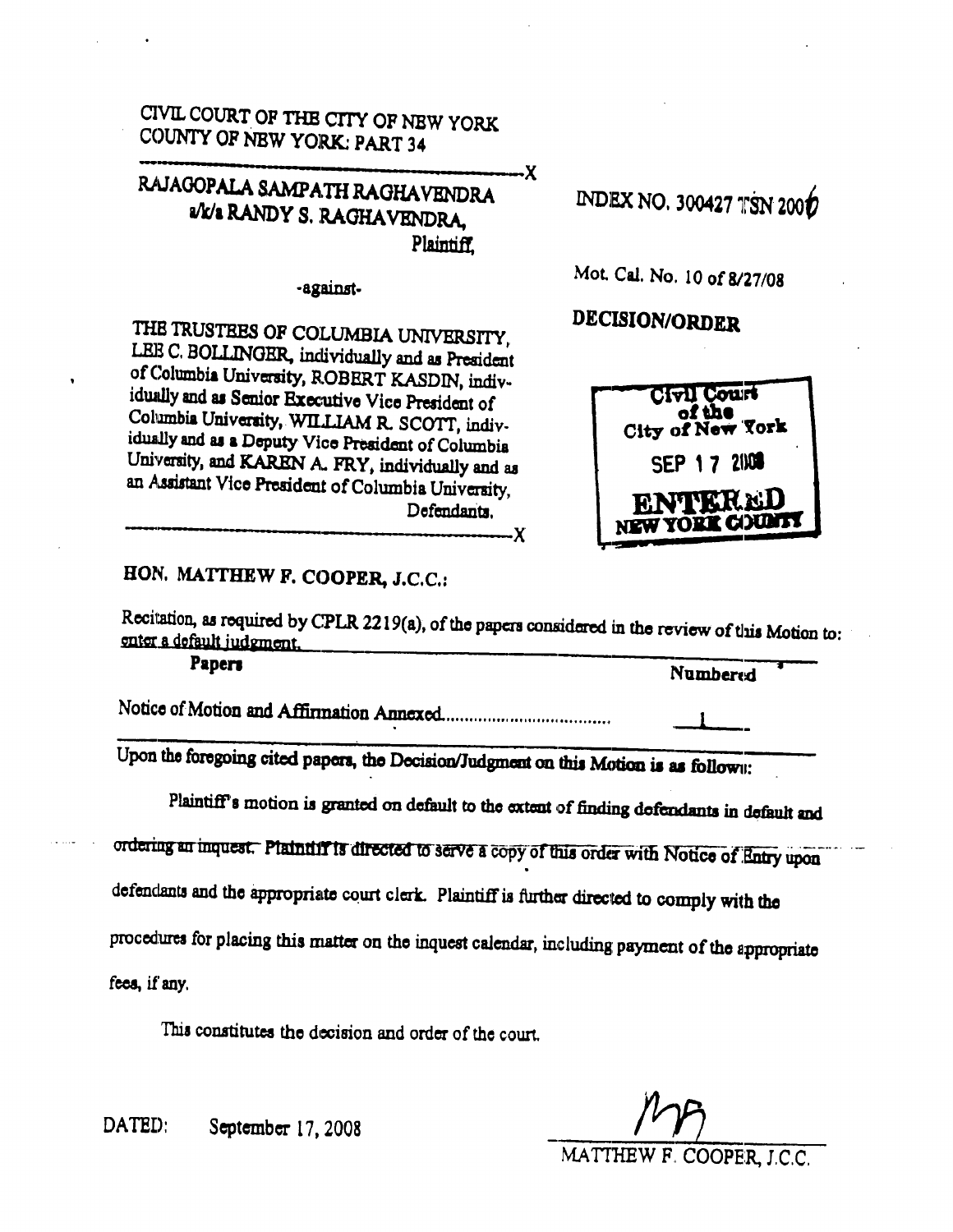

Dear Judge Pitman:

This letter is to inform the Court that at a full-day mediation session on June 30, 2009, the Plaintiff, with our counsel, reached settlement of the above-captioned matter with the Defendants.

We therefore withdraw our motion to withdraw as counsel.

Thank you for your consideration in this matter. Should you have any questions, please contact the undersigned.

Very truly yours,

SHEILA S. HATAMI

CC: Ed Brill, Esq., Susan D. Friedfel, Esq., Proskauer Rose >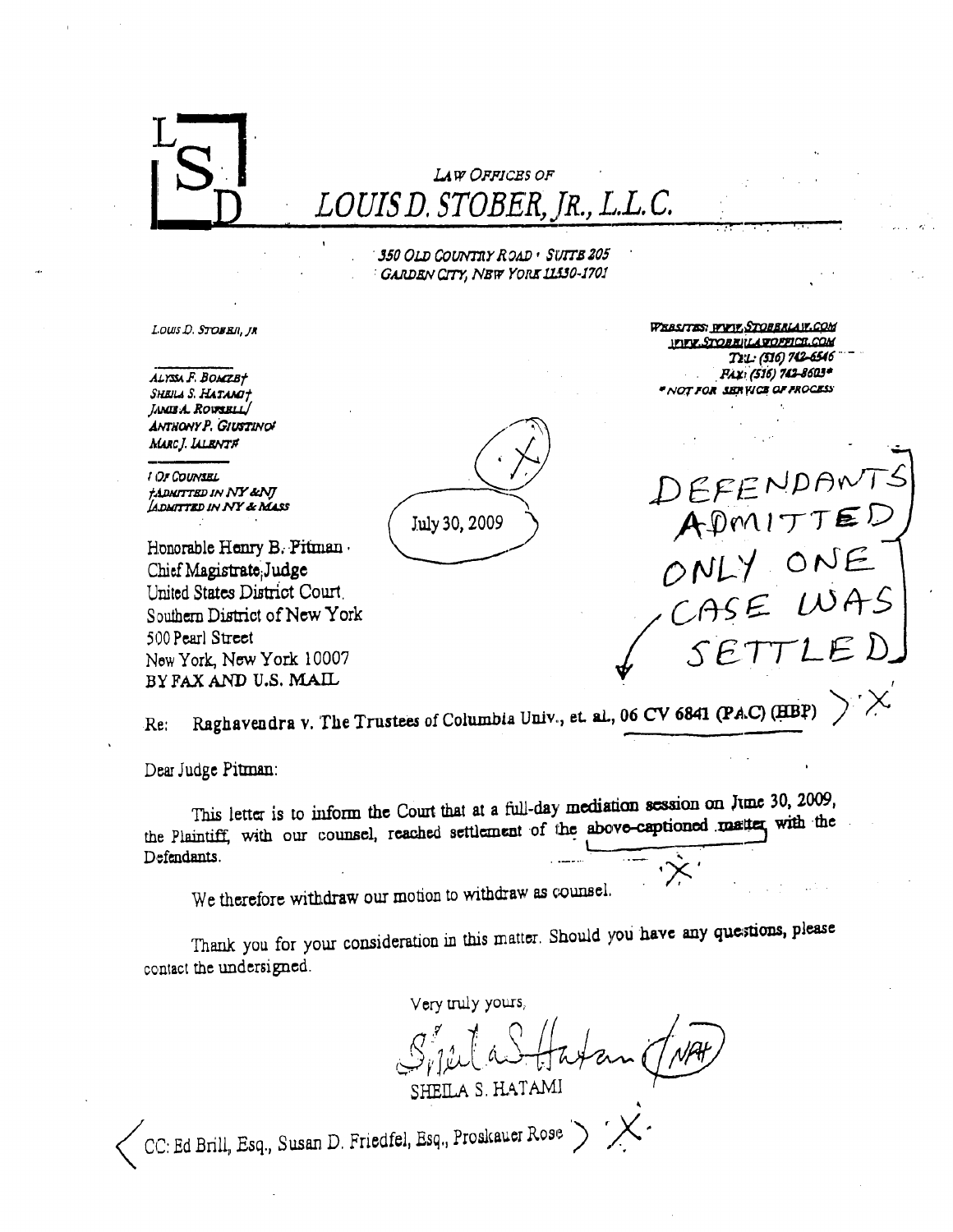INCOMPLETE Mediation/Arbitration Based (Arbitrator-Authorized) "Limited"\*

Terms of Settlement between Rajagopala S. Raghavendra ("Raghavendra") and The Trustees of Columbia University in the City of New York ("Columbia") Æ

All claims are withdrawn with prejudice and any documents that are necessary to accomplish withdrawal will be executed by Raghavendra.

Columbia University will pay Raghavendra \$4,000 less applicable taxes and withholding as wages by certified mail at his PO Box on or before September 8, 2009. Columbia makes no allocation of the payment to the various causes of action.

# ANTI-**BRIBING**

There is an ongoing dispute between the Law Offices of Louis D. Stober, Jr. LLC and Raghavendra, to which Columbia University is not a party and which will not affect Columbia's CLAUSE obligation to make the \$000,000 payment described above.

Raghavendra will release all claims against all defendants in all the actions and the EEOC Charge

Raghavendra agrees not to disparage Columbia, Lee C. Bollinger, Robert Kasdin, William R. Scott, Karen A. Fry, Josepha Ienuso, and Susan Rieger.

Raghavendra agrees that he will keep the terms of the settlement confidential.

Raghavendra will be required to pay liquidated damages of \$1,000 if a court or arbitrator finds that there is a breach of the confidentiality or nondisparagement clause.

A neutral reference will be provided, which will include only Raghavendra's dates of employment, title and last salary, provided that Raghavendra instructs prospective employers to request references from the Associate Vice President for Human Resources or Peter Michaelides. Peter Michaelides will be instructed to respond to any requests for references by indicating that University policy requires all requests for references to be directed to Human Resources and will direct all requests to the Associate Vice President for Human Resources. Neither Mr.  $\mathcal{M}$ . Michaelides nor the Associate Vice President for Human Resources will reveal the reasons for the termination of Raghavendra's employment.  $A\cup S$  $E$ 

The parties will enter into a formal settlement agreement embodying the terms set forth herein.

Columbia's counsel will provide to Raghavendra and his counsel in the 06 CV 6841 Action a draft of the formal settlement agreement by  $10$  a.m. Friday July 31, 2009.

 $R-SRagliavcaidehe$ 

'\* - Pursuant to Mediation POLICY and as authorized by Arbitrator for Columbia AVOIDING \$200 MILLION DOLLARS (TEXACO Style) Class Action in EXCHANGE for (A) First EEO Promoting "Minority Employees Association" & Settlement of ONLY 06-cv-6841 WITHOUT prejudice to 3 Pro Se cases & attorney misconduct claims against 1-of-6-cases Stober; OR (B) Terms to be Finalized on Second Day of Arbitration with new attorney WITHOUT conflicts.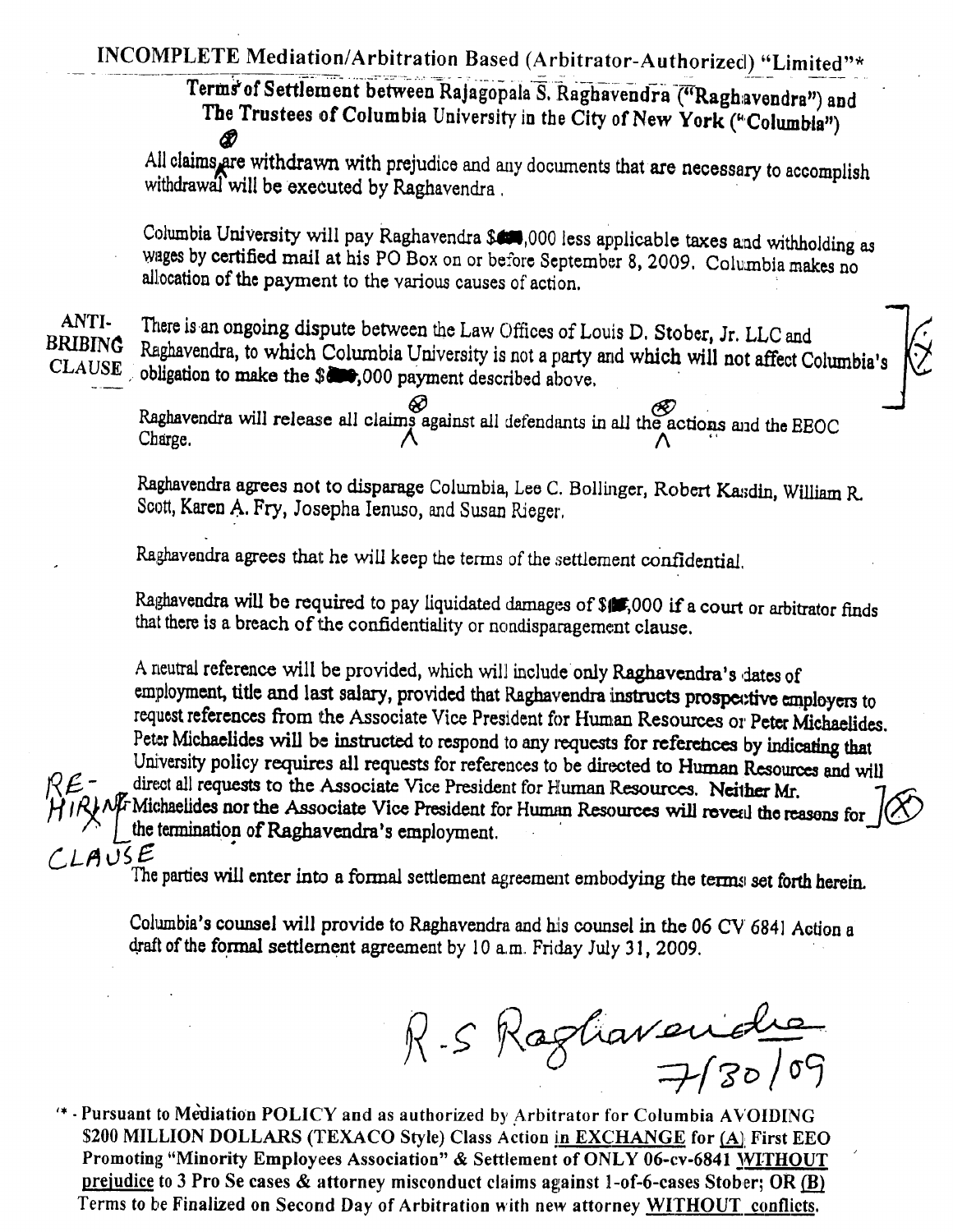Raghavendra and his counsel in the 06 CV 6841 Action will deliver to counsel for Columbia the formal settlement agreement executed by Raghavendra and the Law Offices of Louis D. Stober. Jr. LLC by facsimile by 5 p.m. on Monday August 3, 2009 and will deliver four original copies of the executed formal settlement agreement, including executed copies of all exhibits by overnight mail to be delivered by August 5, 2009.

The terms set forth above are final and binding upon the parties.

### **ARBITRATION**

CLAUSE / Martin F. Scheinman retains jurisdiction over the term sheet and any disputes regarding the language of the formal settlement agreement between Raghavendra and Columbia.

Dated: July 30, 2009

Signed: Rajagopala S. Raghavendra

Signed Donna P. Fenn

On behalf of The Trustees of Columbia University in the City of New York

Signed: Sheila S. Hatam

On behalf of the Law Offices of Louis D. Stober, Jr. LLC

Signed:

Edward A On behalf of Proskauer Rose LLP